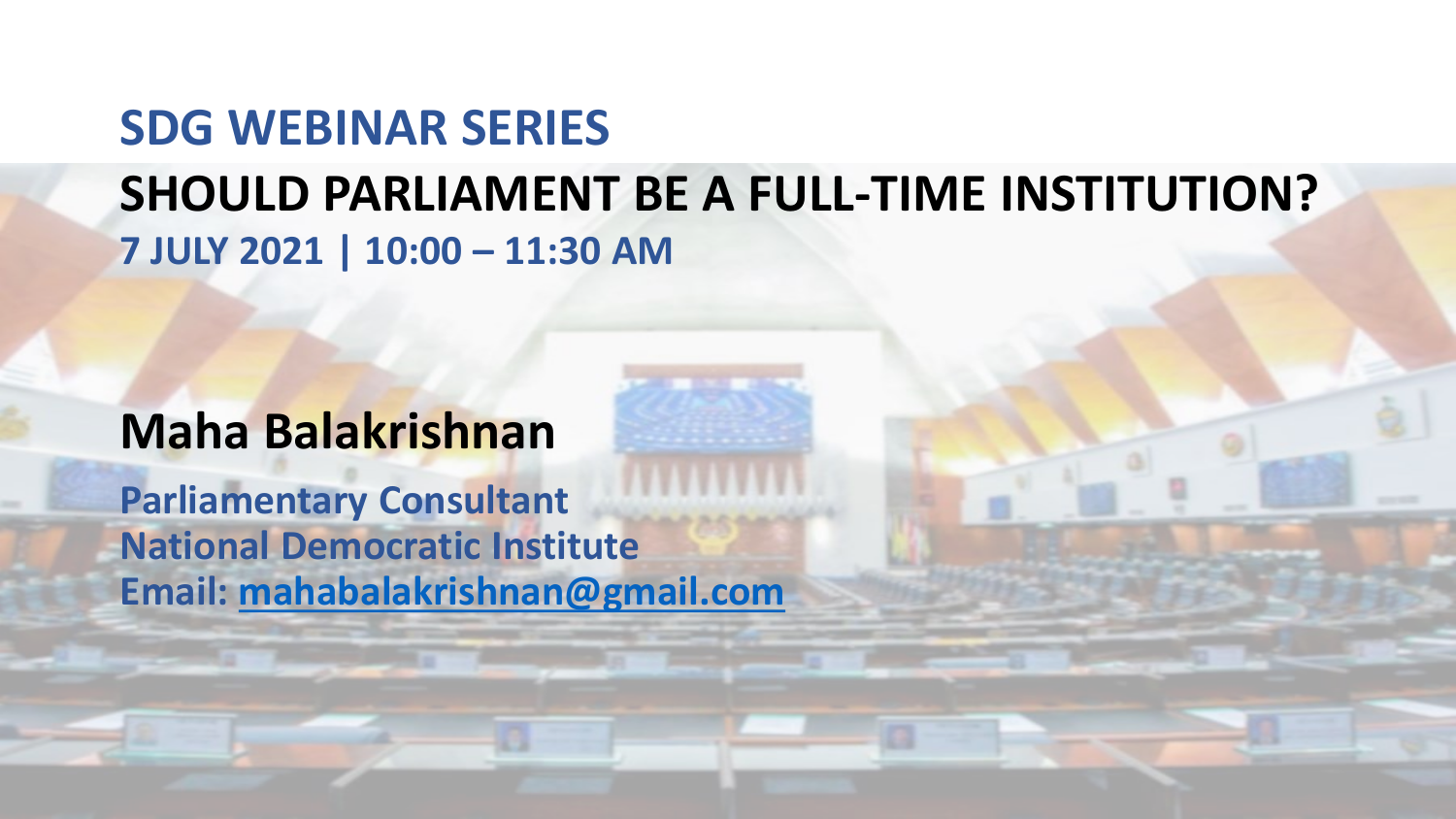#### **Number of sitting days in selected Lower Houses in 2018**

| <b>YEAR</b><br>(seats) | <b>UK</b><br>(650) | <b>Canada</b><br>(338) | <b>New</b><br><b>Zealand</b><br>(120) | <b>Australia</b><br>(151) | South<br><b>Africa</b><br>(400) | Japan<br>(465) | <b>Germany</b><br>(709) | <b>United</b><br><b>States</b><br>(435) |
|------------------------|--------------------|------------------------|---------------------------------------|---------------------------|---------------------------------|----------------|-------------------------|-----------------------------------------|
| 2018                   | 154 <sup>1</sup>   | $127^2$                | 933                                   | 65 <sup>4</sup>           | 925                             | $150^6$        | 104 <sup>2</sup>        | 124 <sup>2</sup>                        |

1. *Source: UK Parliament* 

2. Number of scheduled sittings. *Source: Institute for Government's Parliamentary Monitor 2018 report (September 2018).*

3. Number of scheduled sittings. *Source: New Zealand Parliament*

4. Days on which the House commenced a sitting, rather than days on which the House sat. On occasion a sitting may continue over more than one day. *Source: Department of the House of Representatives, Australia.* 

5. Based on plenary sittings. *Source: Parliament of the Republic of South Africa*.

6. Based on precedent. *Source: Institute for Government's Parliamentary Monitor 2018 report (September 2018).*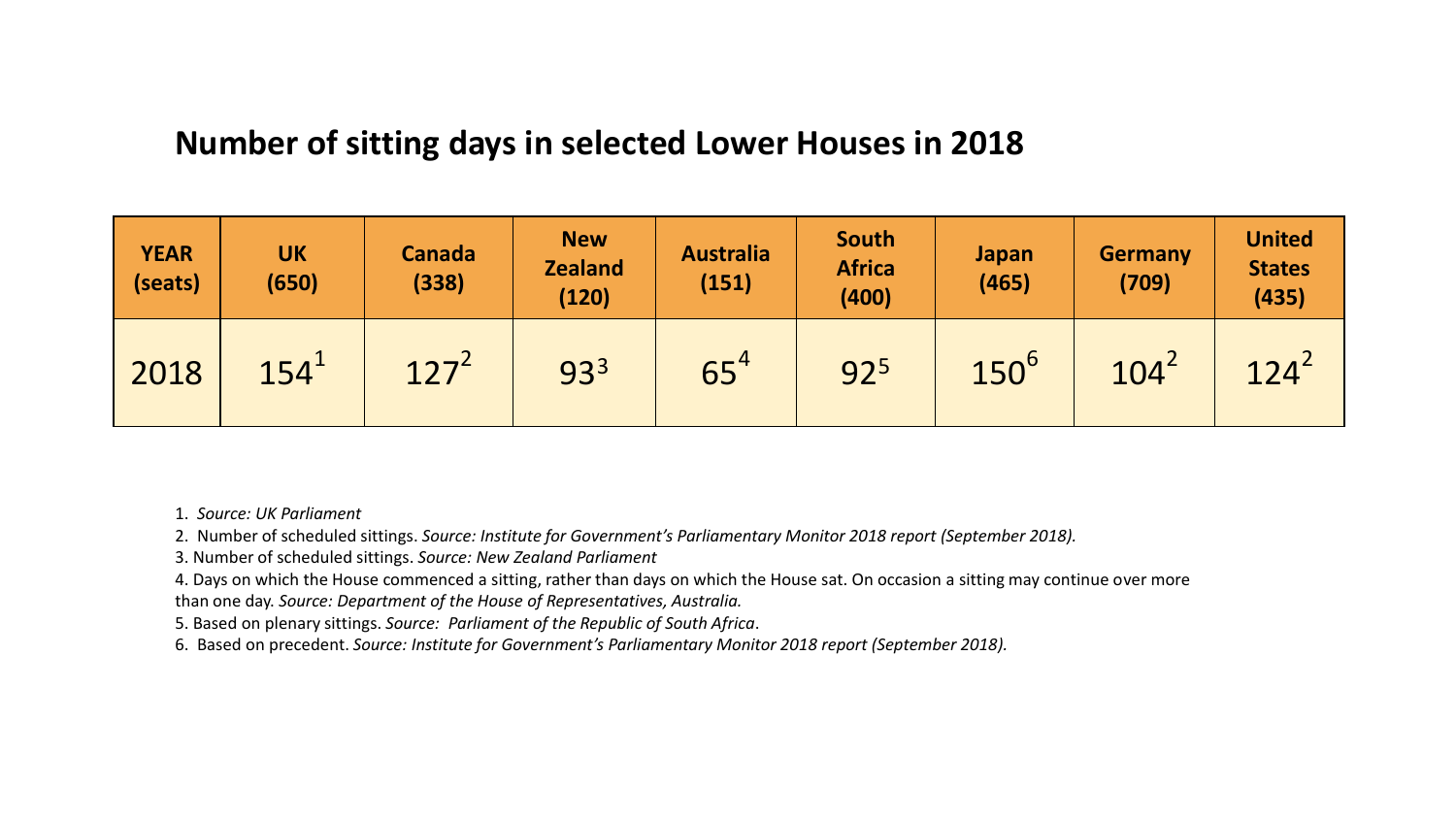#### **Number of sitting days of the Dewan Rakyat**



*Source (except for \*): Liew Ching Tong MP (7 March 2017): <https://liewchintong.com/2017/03/07/parliament-should-sit-for-at-least-80-days-a-year/> \* Source: Dewan Rakyat Order Paper and Hansard Records, Parlimen Malaysia.*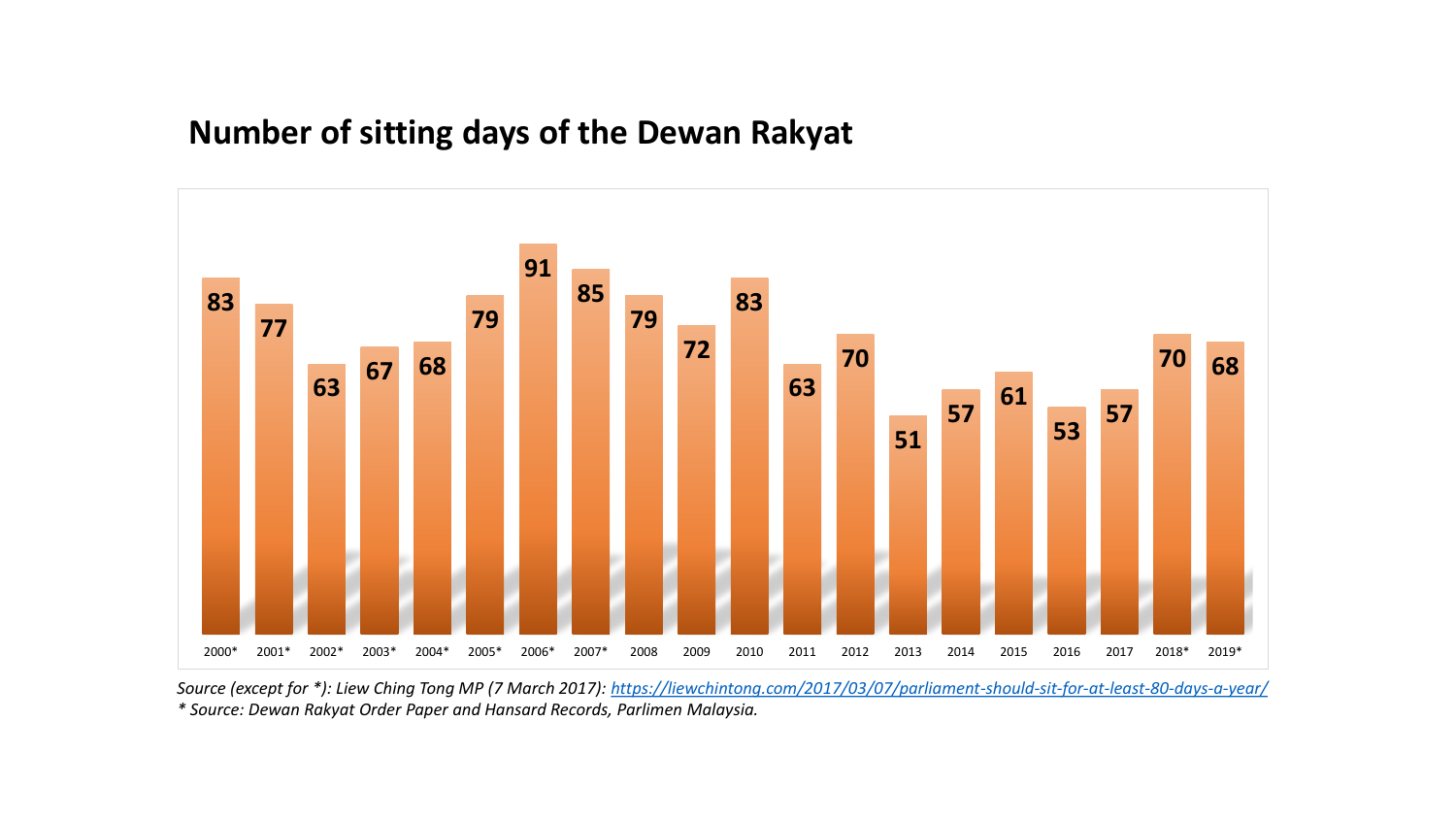

### **Number of sitting days compared, 2014-2018**

*Source:* 

*UK: UK Parliament*

*Canada: House of Commons, Canada*

*Australia: House of Representatives Chamber Research Office, Australia* 

*Malaysia: Liew Ching Tong MP (7 March 2017) and Parlimen Malaysia*

Election years: UK: 2015 & 2017 Canada: 2015 Australia: 2016 Malaysia: 2018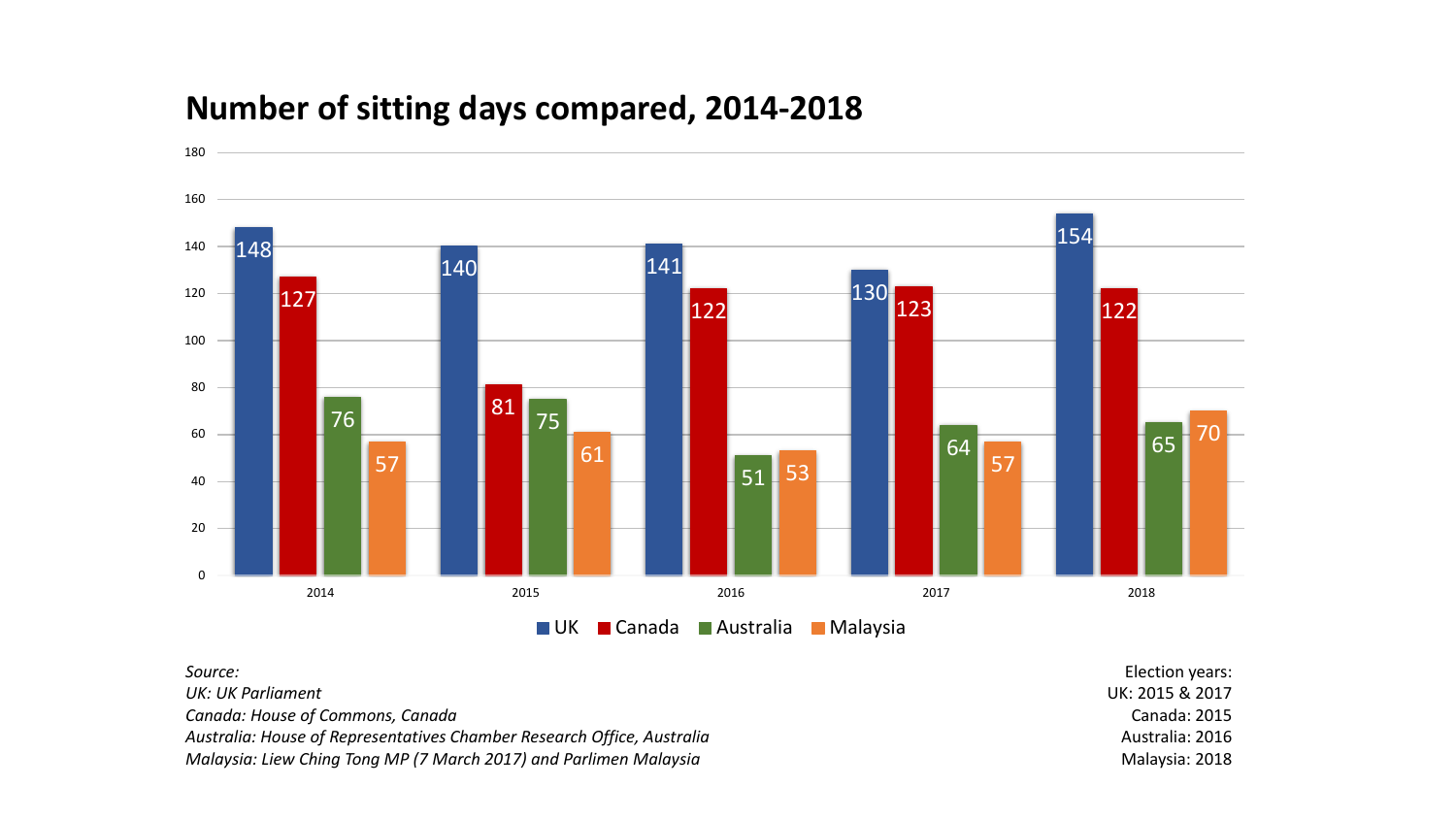#### **Caveats to note when comparing the Australian data**

- 1. Australia's Lower House is a smaller legislative body than the Dewan Rakyat.
	- ❖ Australia's House of Representatives has 151 MPs. The Dewan Rakyat has 222 MPs (220 currently).
- 2. Australia's Federal Parliament has smaller legislative mandate than Malaysia's Federal Parliament.
	- ❖ In Australia's system of federalism, power is more decentralised. The federal Parliament has less legislative jurisdiction and the legislatures of the 6 states and 2 territories of Australia have more jurisdiction, compared to the distribution of powers between the Malaysian Parliament and its state legislatures.

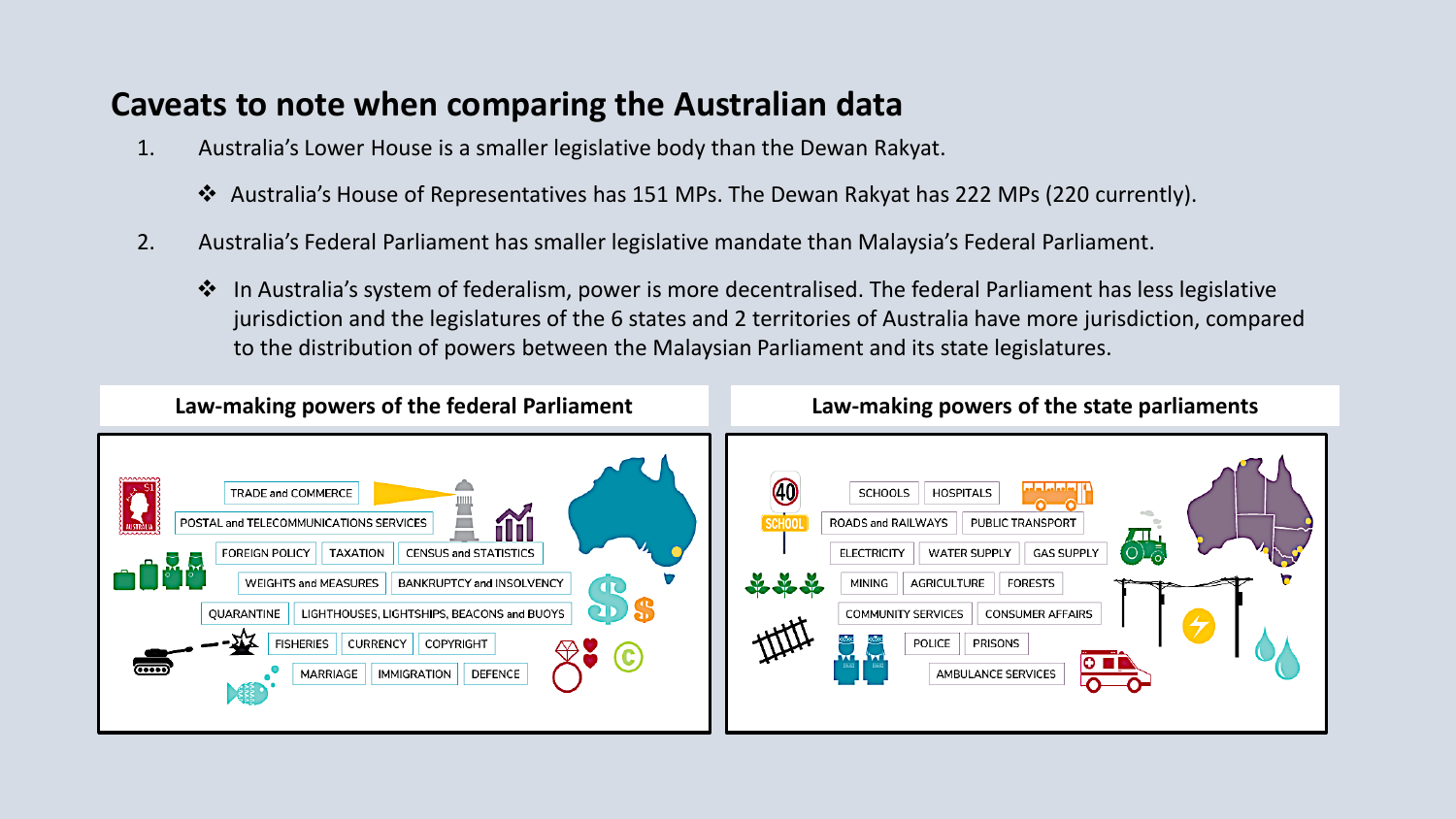## **Australian House of Representatives: Number of sitting days, bills, motions, questions and petitions, 2014-2018**

| Year  | <b>Sitting</b><br>days <sup>o</sup> | <b>Total bills</b><br>presented <sup>^</sup> | <b>Private</b><br>Members'<br>bills# | <b>Private</b><br>Members'<br>motions<br>moved | <b>Motions</b><br>by/<br>Government<br><b>Members</b> | <b>Motions by</b><br>Non-<br>Government<br><b>Members</b> | <b>Total</b><br><b>Questions</b> | <b>Questions</b><br>in writing | <b>Questions</b><br>without<br>notice+ | <b>Total</b><br><b>Petitions</b><br>presented |
|-------|-------------------------------------|----------------------------------------------|--------------------------------------|------------------------------------------------|-------------------------------------------------------|-----------------------------------------------------------|----------------------------------|--------------------------------|----------------------------------------|-----------------------------------------------|
| 2014  | 76                                  | 222                                          | 11                                   | 108                                            | 49                                                    | 59                                                        | 2077                             | 644                            | 1433                                   | 104                                           |
| 2015  | 75                                  | 208                                          | 17                                   | 129                                            | 60                                                    | 69                                                        | 2816                             | 1445                           | 1371                                   | 104                                           |
| 2016* | 51                                  | 186                                          | 27                                   | 83                                             | 34                                                    | 49                                                        | 1656                             | 711                            | 945                                    | 101                                           |
| 2017  | 64                                  | 218                                          | 33                                   | 119                                            | 52                                                    | 67                                                        | 1410                             | 255                            | 1155                                   | 329                                           |
| 2018  | 65                                  | 226                                          | 42                                   | 112                                            | 54                                                    | 58                                                        | 1644                             | 340                            | 1304                                   | 317                                           |

*Source: House of Representatives Chamber Research Office, Australia* 

\* Election year

<sup>o</sup> Days on which the House commenced a sitting, rather than days on which the House sat. On occasion a sitting may continue over more than one day.

^ Includes bills from the Senate presented in the House.

# Includes private Senators' bills presented in the House. Does not include bills sponsored by the Speaker.

+ Excludes supplementary questions and questions ruled out of order.